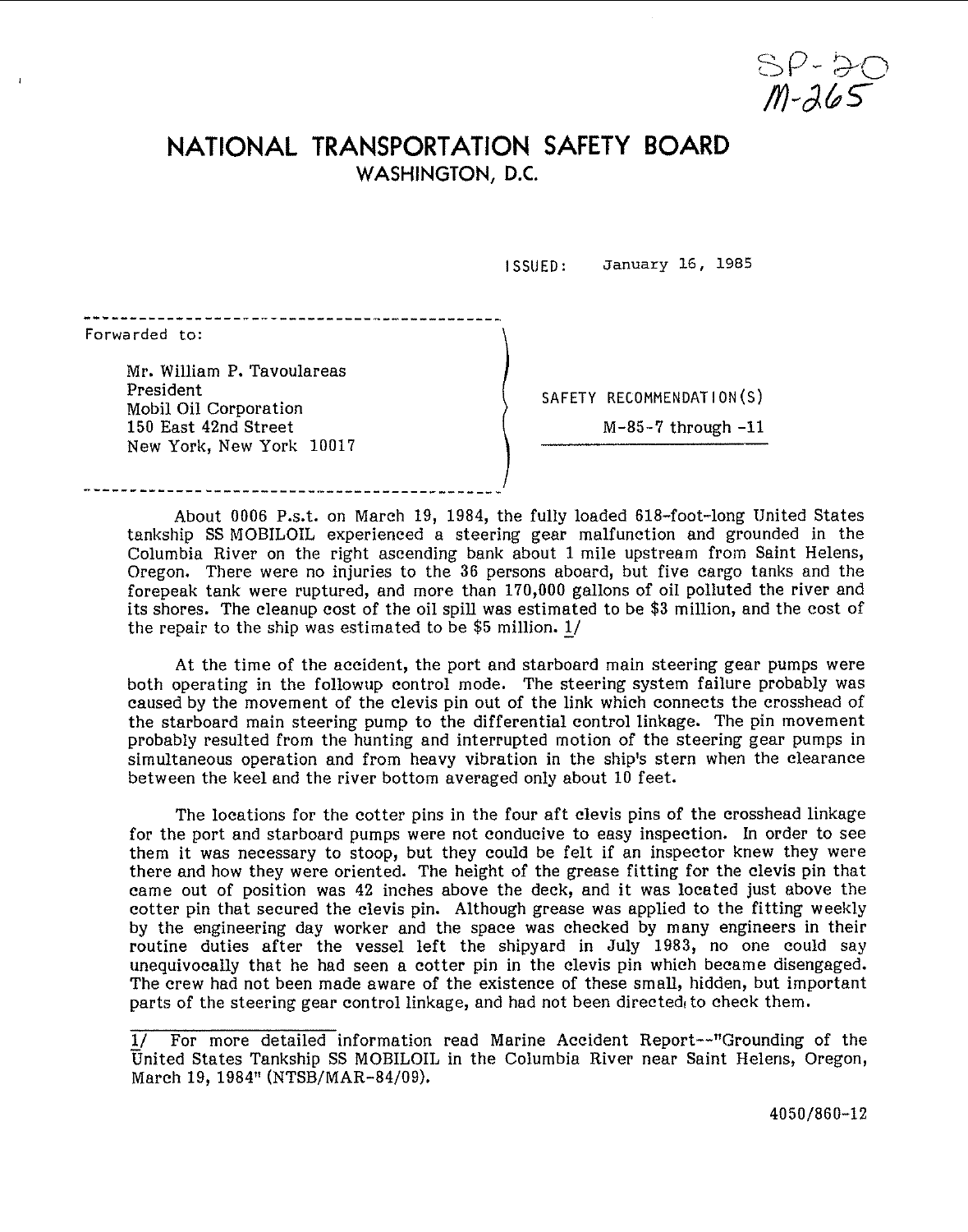The need for thorough inspection of these cotter pins was made apparent by this accident. When the MOBILOlL was in the shipyard for overhaul in June 1983, the American Bureau of Shipping (ABS) surveyor noticed just before the shipyard's final post-repair test that the four aft clevis pins had no cotter pins to secure them. The test was run without the cotter pins installed, and no one caught the error. Even after cotter pins were installed, no one checked them for size, for how they were fitted, or to insure that all four had been installed. It was only after the failure on March 19, 1984, that the three remaining cotter pins were discovered to be undersized and with the split ends not completely bent to 180 degrees. No cotter pin or pieces of a cotter pin which may have come from the dislocated clevis pin were found, leaving doubt that the cotter pin was ever installed.

Operational tests conducted after the accident indicated that dual pump operation for this type of steering gear may be less reliable for navigation in restricted waters. Single pump and motor operation permitted smooth pump stroke excursions, while dual pump operation caused excessive hunting and interrupted motion of both strokes, which causes greater wear on the machinery parts as well as increasing the possibility of an unsecured clevis pin working free.

According to the International Maritime Organization (IMO) Protocol of 1978 Regulations on Steering, Regulation 19-1, simultaneous operation of steering gear power units is required where navigation demands special caution. This same concept underlay **33** CFR 164.39(p), which never was implemented; recently, however, the **U.S.** Coast Guard has incorporated the requirement into a final regulation,  $33$  CFR  $164.11(t)$ . MOBILOIL was operating both steering gear pumps simultaneously while it was in the maneuvering condition as it proceeded up the Columbia River. When the clevis pin became dislocated, the redundancy of the power units contributed nothing to save the ship from grounding. Had only one power unit been on and had the link connection failed even though no alarm had sounded, the bridge watch might have acted differently by first alerting the engineers who could have within 30 seconds started the deenergized power unit and regained steering.

Had a qualified engineer been in the steering gear space when the accident happened, the ship might have been saved from grounding. By pressing a pushbutton switch on a control cabinet on the forward bulkhead, the engineer could have stopped the starboard steering gear pump motor quickly and permitted the port pump to continue controlling the rudder. According to the manufacturer's manual, each steering gear and motor combination is of equal capacity and capable of supplying the required amount of power to operate the rudder under the specified extreme conditions. It was the practice on the MOBILOIL when changing from two-pump to one-pump operation to close the two flow valves and open the crossover valve of the deenergized pump. The tests showed that it was unnecessary to make these valve changes in an emergency and that although the pump and motor might windmill opposite to normal rotation until the valves could be changed, control would not be affected and damage would not result. This information should be made available to all ship personnel who may have similar steering gear.

Although the engineering department on the MOBlLOIL tested and maintained the steering gear, no one aboard was aware of the effect if the control linkage separated on one of the steering gear pumps with the vessel underway and both pumps in operation.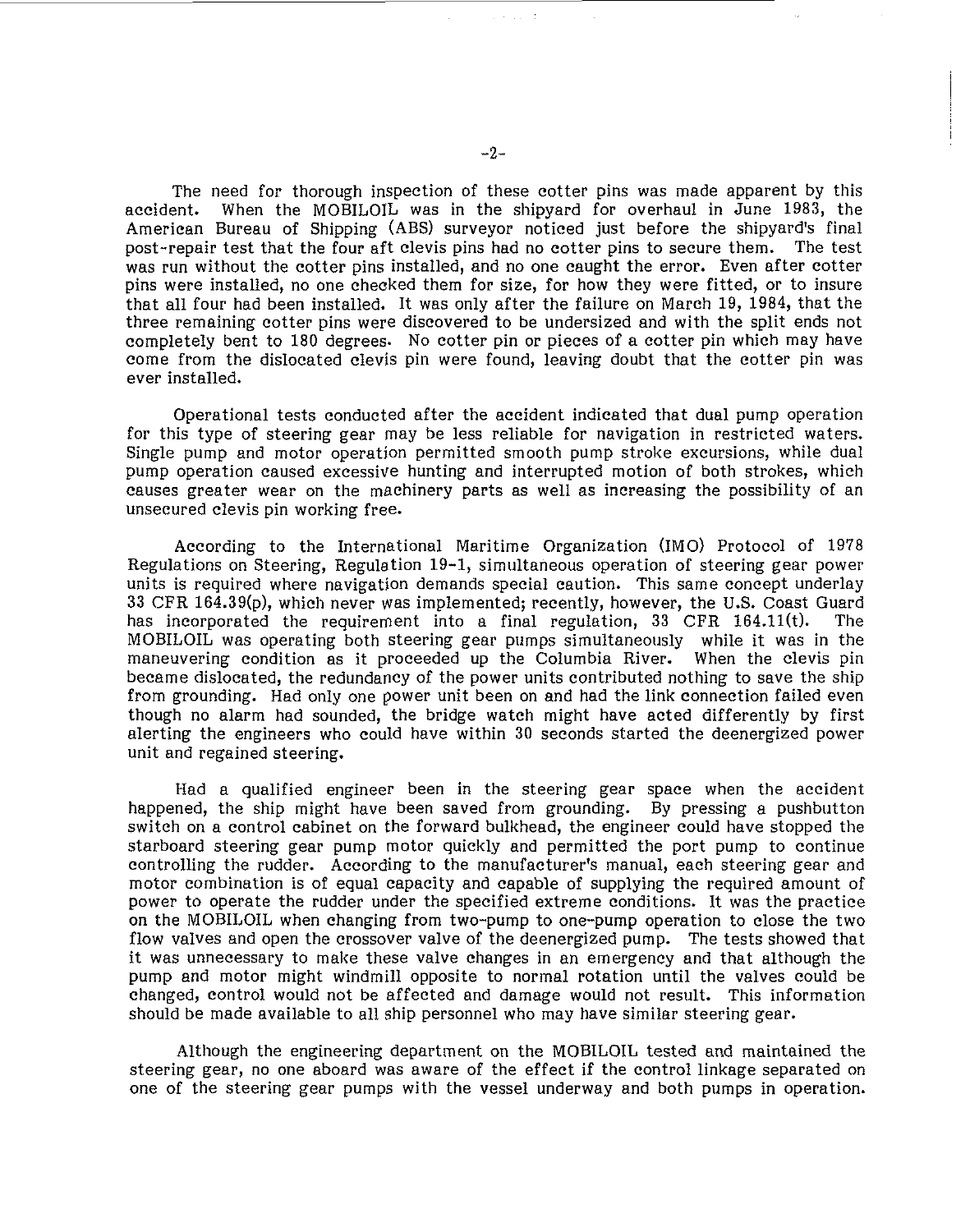When a postaccident test indicated that the starboard pump could be stopped without immediately realigning valves and the port pump continued operating the steering gear,<br>senior engineers expressed surprise. Had the engineering personnel been trained in Had the engineering personnel been trained in casualty control for the steering gear, they should have been made aware of this information.

According to Coast Guard steering casualty data, steering gear casualties are not uncommon. Over a period of 9 years, about 119 material failures of steering gears have been recorded on vessels of over 1,000 gross tons. The Coast Guard records contain a report of a similar steering gear failure which caused the 730-foot-long freighter MIDDLETOWN to ground. The Safety Board believes that neither the number of serious accidents which have occurred nor their consequences have been insignificant, and the Board continues to believe that steering compartments on oceangoing vessels should be manned by a trained person when the vessel's steering systems do not meet the IMO and Coast Guard steering gear standards for new vessels and the vessel is navigating in rivers, channels, and harbors of the United States in which there is limited maneuvering room. Had a qualified engineer on the MOBILOIL been on watch in the steering gear room, his action to stop the faulty pump might have regained steering control in time to prevent the vessel from going hard aground. Manning the steering gear room during the passage of the MOBILOIL up the Columbia River would have required only an additional **9** man-hours of watchstanding.

The anchors had previously been prepared for letting go. Only a pawl on each chain had to be lifted and the brakes on each anchor windlass released to drop the two anchors. Although there were men up and about on deck and a lookout on the bridge wing, no one was actually standing by on the foc'sle before the ship grounded to release the anchors. The lookout on the bridge wing only managed to reach the main deck before the ship grounded after he was ordered to drop the anchors. He still had to go forward about 200 feet and up a ladder to the foc'sle before reaching the anchor windlass. The men on deck were not called. Had there been an anchor detail set, the anchors could have been dropped quickly after the pilot gave the order, which may have reduced the vessel's speed in time to lessen the hull damage and oil pollution. However, dropping the anchors with the ship's engine full ahead and before substantial way was lost (even against the river current) would have been dangerous, had the anchors held and the anchor chains parted with the anchor detail on the foc'sle.

Therefore, as a result of this investigation, the National Transportation Safety Board recommends that the Mobil Oil Corporation:

> Require more stringent supervision and inspection of maintenance and repair/renewal work that is conducted on ship's steering systems to insure that repairs are properly made, with particular attention to proper connections between moving parts in such systems. (Class **11,** Priority Action) (M-85-7)

> Inform ship's personnel on vessels with a steering gear similar to that on the U.S. tankship SS MOBILOIL of the circumstances of the accident involving the MOBILOIL on March **19,** 1984, and that based on postaccident test results, they can restore steering quickly in a similar emergency by energizing the alternate steering gear pump if it is not operating and stopping the faulty pump's motor before realigning valves for single-pump operation. (Class 11, Priority Action) (M-85-8)